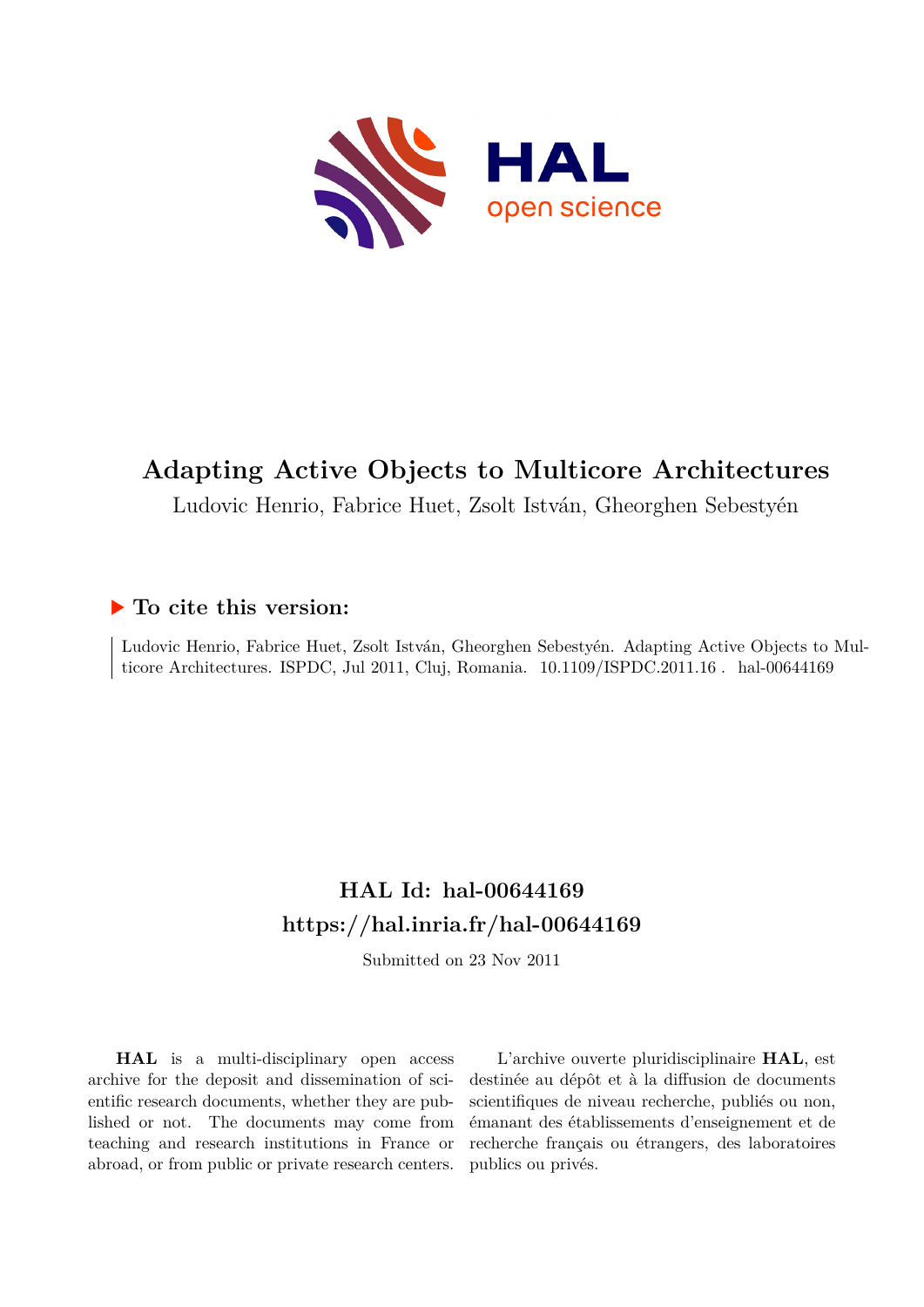## Adapting Active Objects to Multicore Architectures

Ludovic Henrio Fabrice Huet *INRIA – CNRS – I3S – Univ Nice Sophia Antipolis, France*

*Email:* {*ludovic.henrio,fabrice.huet*}*@inria.fr*

Zsolt István Gheorghe Sebestyén *Technical University of Cluj-Napoca, Romania Email: zsolt.istvan@gmx.net, gheorghe.sebestyen@cs.utcluj.ro*

## Abstract

*There are several programming paradigms that help programmers write efficient and verifiable code for distributed environments. These solutions, however, often lack proper support for local parallelism. In this article we try to improve existing solutions for providing a distributed, highly parallel framework that is easy to program. We propose an extension to the active object programming model which optimizes the local performance of applications by harnessing the full computing power of multi-core CPUs. The need for explicit locking mechanisms is reduced by the addition of meta-information to the methods in the source code. This paper describes this language-independent metainformation, and the way we intend to use it for parallelizing execution inside an active object.*

## Keywords

*parallel programming paradigm and API, concurrent and distributed computing, active objects*

## 1. Introduction

Even though there are several frameworks that are widely used in relation with distributed applications (OpenMP, RPC, Java RMI), these deal only with communication transparency, and do not hide all details of the distributed nature of the application. As a result, programmers have to deal with several low level aspects such as remote object registry setup and communication channel management. This gave rise to a new generation of frameworks that make all aspects of object distribution transparent to the user. Such high-level programming models with strong properties turned out to be crucial for programming safe largescale applications.

Some of these frameworks are based on the actor paradigm ( [1], [2], [3]). Actors are entities that are defined by their behavior and that communicate

strictly by message passing, therefore are decoupled completely from each other [3], [4]. This model has been quite successful in several domains of distributed programming [5]. Active objects are inspired by actors, but they are closer to object oriented paradigms [6], [7], [8]. They are parts of a design pattern that decouples method execution from method invocation [9]. The main goal of active objects is to achieve global concurrency with the help of asynchronous communication and internal scheduling mechanisms for request handling.

Active objects, just as actors, are mono-threaded entities and therefore suffer from the same limitations regarding local parallelism. Taking into consideration the widespread popularity of multi-core processors and the trend of increasing the number of cores, any framework that does not fully utilize the multithreading capacities of multi-core architectures will seem deprecated. On the other hand, it is rather hard to deal both with the application logic and with the clearly orthogonal task of concurrent synchronization at the same time. Even if concurrent code is supposed to improve the performance of an application, if it is unwisely written it can introduce race-conditions, which make development and testing difficult [10], [11].

Our approach consists in extending the active object paradigm to support multi-threading of active objects while decoupling the logic flow from synchronization. We provide the user with a solution in which parallelism is transparent, just as the distributed nature of the application. The principles of multi-active objects can also be applied to all the actor-like frameworks, which could then benefit from a better support for local parallelism. One crucial requirement we impose ourselves is to keep the programming language easy to use for programmers who are not necessarily expert in concurrent programming. We thus decided to allow the programmer to annotate methods corresponding to entry points of the active object with information regarding parallelism. We use this information to run several method executions in parallel. Annotations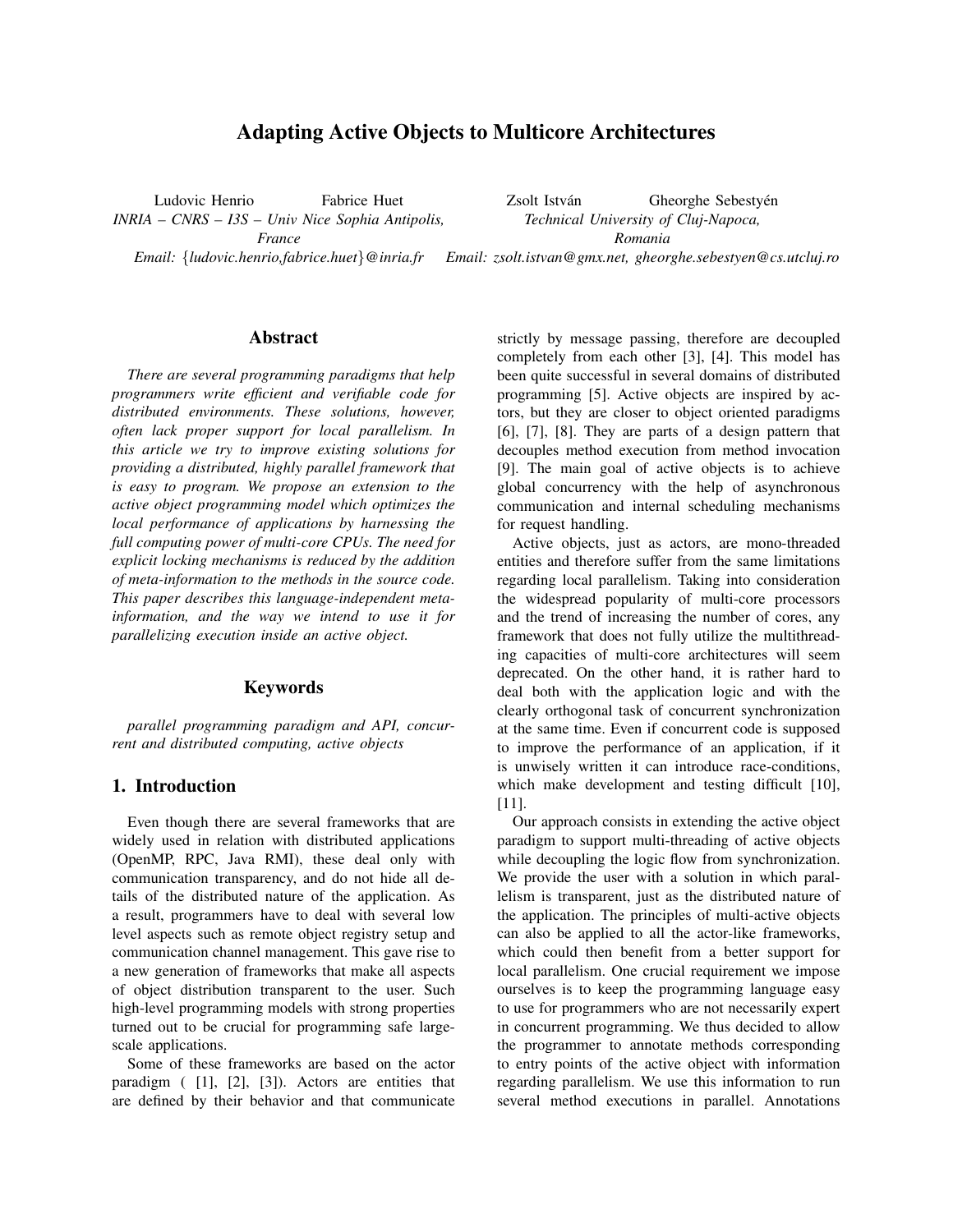should be simple enough so that the programmer gives only high-level information, that we can use to "schedule" the parallel execution of several threads. This paper presents:

- A set of annotations to provide multi-threading for active objects, while keeping backward compatibility with standard active objects,
- A way to use those annotations to synchronize multi-threading inside active objects,
- An evaluation of our solution, intended at showing that it is adequate, i.e.: it is easy to use and has good performances.

This paper is organized as follows. In Section 2 we present the Active Objects and the ProActive framework, its strengths, and its shortcomings. Section 3 describes our parallel and distributed solution. In Section 4 we present an application illustrating our approach. Section 5 is a short presentation of related works. Section 6 concludes the paper.

## 2. Background and Objectives

All languages based on principles inspired from actors suffer from the same limitation concerning local parallelism. Indeed, actors are very efficient and very easy to program when it comes to distribution: actors abstract away the notion of distribution, remote communications occur in the form of messages, which are enqueued and treated by the receiver. This way different computing entities are strongly decoupled and synchronization only concerns the reception of messages. As a result, the programmer does not have to deal with data race-conditions. Unfortunately, when it comes to local parallelism, this programming model is far from being efficient because it entails a lot of data copy between actors while direct memory access would be faster. Some of the actor-like paradigms can be tweaked such that local activities are multi-threaded, but in that case, the programmer loses the benefits of a well-designed programming model, and has to face complex synchronizations and data race-conditions. Having a programming model that would mix the easiness of programming provided by actor-like languages with efficiency of local parallelism would be a great contribution to the domain of distributed and parallel computing.

ASP [12] is an object calculus inspired from an actor-like paradigm. It relies on asynchronous, future based communication between remote processes. Using a future [6], [13] as a placeholder for the result the caller can carry on executing after performing a call, as long as it does not need the actual result value. In ASP's Active Object model each active object maps



**Figure 1.** ASP Active object – simplified model

to a single thread of execution and has an internal queue for handling requests (Figure 1). When a request arrives, it is put into the object's queue and at the same time a future is created on the caller side. When a request has been served the active object replaces the future at the caller's side with the result of the call. In ASP no data can be shared between active objects directly, and as a consequence, parameters of remote method calls are deep-copied before transmission. At a given moment there could be several requests arriving simultaneously to active objects, however, concurrency is limited to the request queue of each object. Therefore the programmer is relieved from writing code that deals with synchronization, i.e. there is no need for definition of mutual exclusion areas, or usage of locks and other synchronization mechanisms. This strict programming model of ASP, which is based on sequential activities not sharing memory, helps in verifying the correct behavior of programs using formal methods [14].

ProActive is a distributed programming framework that implements ASP calculus in the Java programming language. It is a clean and straightforward implementation of the above presented model with a nice support for large-scale distribution (e.g. on Grids and Clouds), this is the reason why we chose it as the basis for our implementation. In addition, it provides object migration and has a built-in fault tolerance mechanism.

Unfortunately some applications are very difficult to write in ProActive's underlying model. For example, having re-entrant code in a pure sequential active object model is impossible. The problem with re-entrant calls is that once an active object is waiting for itself (indirectly) to produce a result, a deadlock occurs. To overcome these limitations, developers usually have to bypass the rules imposed by the model, making several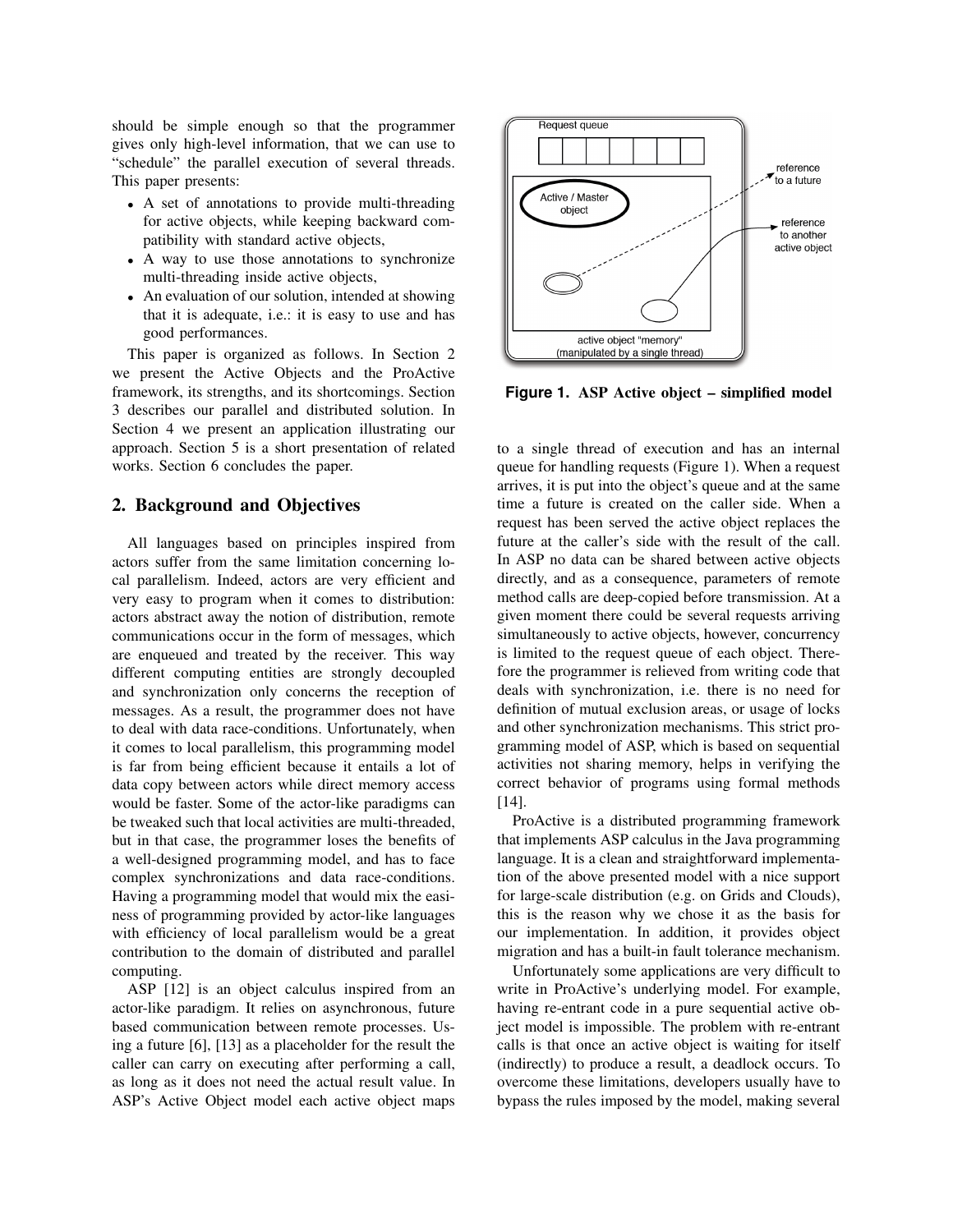```
@DefineGroups({
  @Group(name="GroupF", selfCompatible=true),
  @Group(name="GroupB", selfCompatible=false)
})
@DefineRules({
  @Compatible( { "GroupF", "GroupB" } )
})
```
(a) Groups and rules

```
@MemberOf("GroupF")
public int foo_1() \{ \ldots \}@MemberOf("GroupF")
public int foo_2() {...}
@MemberOf("GroupB")
public int bar() {...}
```
(b) Membership

#### **Figure 2.** Proposed annotations

features of the framework, like migration, unusable. Even more importantly such programs cannot rely anymore on verification tools that depend on the strict adherence to the programming model. Our solution seeks to obliterate the need for the circumvention of "ASP/ProActive rules". More precisely, we suggest to evolve the programming paradigm such that more programs can be expressed and higher efficiency can be achieved. The new programming rules are to be restrictive enough to enable the verification of program behavior by formal methods, and the design of new mechanisms for dealing with distributed objects (migration, fault-tolerance, etc.).

## 3. Proposal

The simplest solution for achieving multi-threaded active objects would be to immediately serve each request inside a new thread. Unfortunately, this solution is not adequate. Firstly, we would end up with unwanted concurrency, which introduces harmful data races and is difficult to program. Secondly, this breaks some of the basic properties of ASP, like the consistency between request arrival and serving order.

Another relatively simple solution, inspired by how web servers work, would be to use one thread per caller. This seems a good idea at first, because it combines parallel execution with apparently unchanged active object behavior when viewed by the "clients". Unfortunately, it is unsuitable for practical use in the general case, because this approach is adapted to stateless web servers, and cannot be used to implement stateful active objects. Since these active objects interact by altering the state of each other, either the data has to be duplicated, or one has to face unforeseen data race-conditions.

In order to create a truly useful multi-active object model, we decided to reason in terms of request compatibility. Compatibility of two requests means that running them in parallel either a) does not result in any data concurrency, or b) is expected by the programmer (i.e. he/she manages his/herself the data concurrency). In the second case it is supposed that the data in question will be protected in the code (with locks,

mutual exclusion blocks, etc.). Since static analysis is out of the scope of this paper, we trust the programmer to define the compatibility rules among methods correctly. These rules can be thought of as contracts between the programmer and the runtime environment, in which the programmer allows the framework to run several methods in parallel. Whenever the programmer specifies that parallelism is harmful, he/she can rely on the runtime environment for assuring the safety of execution. In essence, the runtime will provide as much parallelism as possible, unless the programmer has stated otherwise.

## 3.1. Annotations

Method compatibility could be expressed in many different ways. We chose an approach where the programmer explicitly states the compatibility between methods, and the mutual exclusion is then deduced. Although being somehow similar to the use of the *synchronized* keyword in Java, it has more semantic flexibility. While the *synchronized* keyword is used to restrict parallelism between several methods, our approach allows for both a restrictive and permissive reasoning.

Obviously, pairwise compatibility relations for a high number of methods could easily become too complex to declare and to maintain. Therefore, we introduce the notion of groups to express compatibility relations on sets of methods rather than on individual methods. A group gathers methods that perform a similar task, thus manipulate the same data. Unless specified otherwise, methods inside a group are mutually incompatible. These groups not only have the goal of reducing the amount of added meta-data, but also help in the logical structuring of an application, since methods working on the same data set can be most probably collected into the same group. To specify which groups can run concurrently, a set of compatibility rules is given by the programmer.

To create the groups and to specify rules, the programmer will use annotations inside the source code placed at the beginning of classes. A group is defined by its name, that acts as an identifier used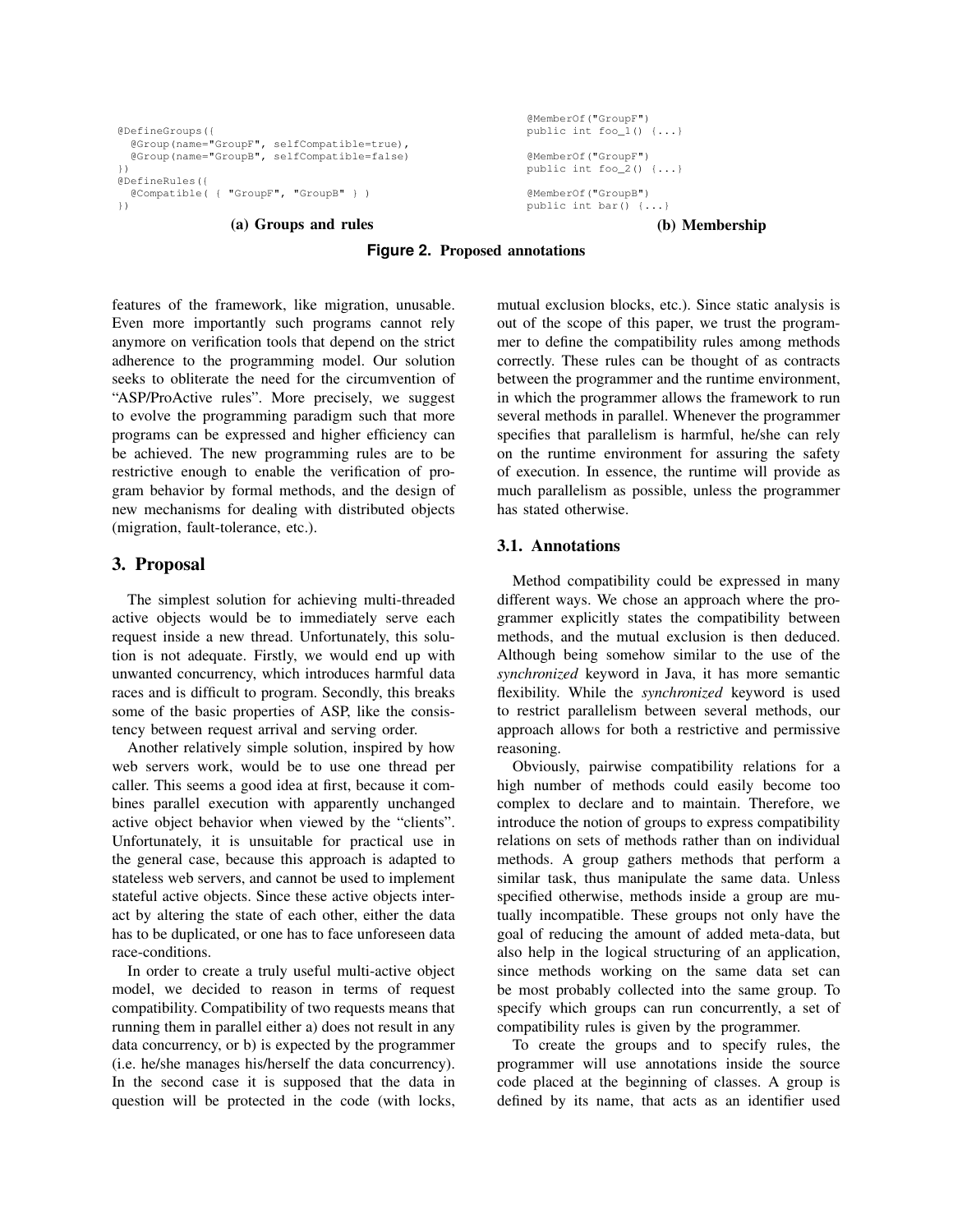```
method runActivity() {
  while (true) {
   serve(requestQueue.removeFirst());
  }
}
```

```
method runActivity() {
 while (true) {
   if (compatible(requestQueue.peekFirst(),
        activeRequests)) {
     parallelServe(requestQueue.removeFirst());
} } }
```
#### (b) Multi-active

#### **Figure 3.** Pseudo-code of service loops

in compatibility rules. If the methods contained in the group can be executed in parallel, its optional *selfCompatible* property can be set to true. Rules define sets of groups that are all compatible with each other. In the example shown in Figure 2a we create two groups and define their relationship as follows:

(a) Current FIFO

- Methods which are members of *FooGroup* can run concurrently because they are self compatible.
- Methods in *BarGroup* are mutually exclusive.
- Any method from *FooGroup* can run concurrently with a method from *BarGroup*.

The membership to a group is specified using an annotation written directly before a method (Figure 2b).

An advantage of using these annotations is that the amount of work needed to define rules does not depend on the size of a class, but only on the number of groups. If the complexity of performing this operation would grow exponentially with the number of exposed methods, this approach would not be practical in realworld applications.

Safely executing a multi-threaded active object then consist in serving a request in parallel with the others *if no incompatible request is currently being served*, to prevent race-conditions.

A potential drawback of the annotation-based approach is that, since meta-data is contained inside the Java classes, once they are compiled it can not be changed, and it is not possible to modify the compatibility of methods at runtime. This limitation can be addressed using scheduling policies presented below.

## 3.2. Multi-active scheduling

In the previous section we introduced the idea of compatibility annotations for active objects. We will proceed by presenting how this information can be used in the context of the ProActive framework to enable multi-threaded local execution.

In the ProActive framework each active object has to implement a method called runActivity that constitutes its life-thread. Most of the time this method is provided by the ProActive framework, and does not have to be implemented by the programmer. Since

active objects can execute only a single request at a time, the default policy is to handle requests in a firstin-first-out manner.

Figure 3a shows the runActivity method provided by ProActive by default. The serve method takes a request as parameter and executes it in the context of the caller's thread. As a result, the service loop will return only when the request is served. This way (assuming that removeFirst() blocks if the queue is empty), there is no need for more logic inside the loop. To be able to serve several requests in parallel, a mechanism is needed to move their execution to secondary threads, started from the main loop. We introduce parallelServe, a non blocking method which will execute a request using a different thread. Figure 3b shows a new version of the runActivity method which executes requests concurrently if they are compatible. A list of currently executing requests is maintained (activeRequests) and the first request in the request queue is checked for compatibility, and served, if possible.

In the actual implementation this loop is hidden from the user inside the scheduling<sup>1</sup> class. The scheduler is a policy based one and it provides two predefined policies (or strategies): multi-active and FIFO. The first aims at starting as many requests in parallel as possible, while maintaining the relative order of their arrival at serving time. The second strategy exists for compatibility purposes, and can be used to reproduce the classic single-active behavior. Besides these two predefined policies we also expose a complete API which the programmers can use to write customized policies, e.g. one which limits the maximum number of parallel threads inside an active object.

The Scheduling API can be split into two parts. One that deals with method compatibility and one that exposes the internal state of the scheduler. The first contains methods for verifying the compatibility of two (or more) requests or method names. The second gives access to the request queue and the set of already executing requests inside the active object. To simplify

<sup>1.</sup> note that the term "scheduling/scheduler" is used in this paper to mean: "definition of a multi-threading service policy" and is not directly related to the vast research area related to the design of efficient schedulers for distributed computing.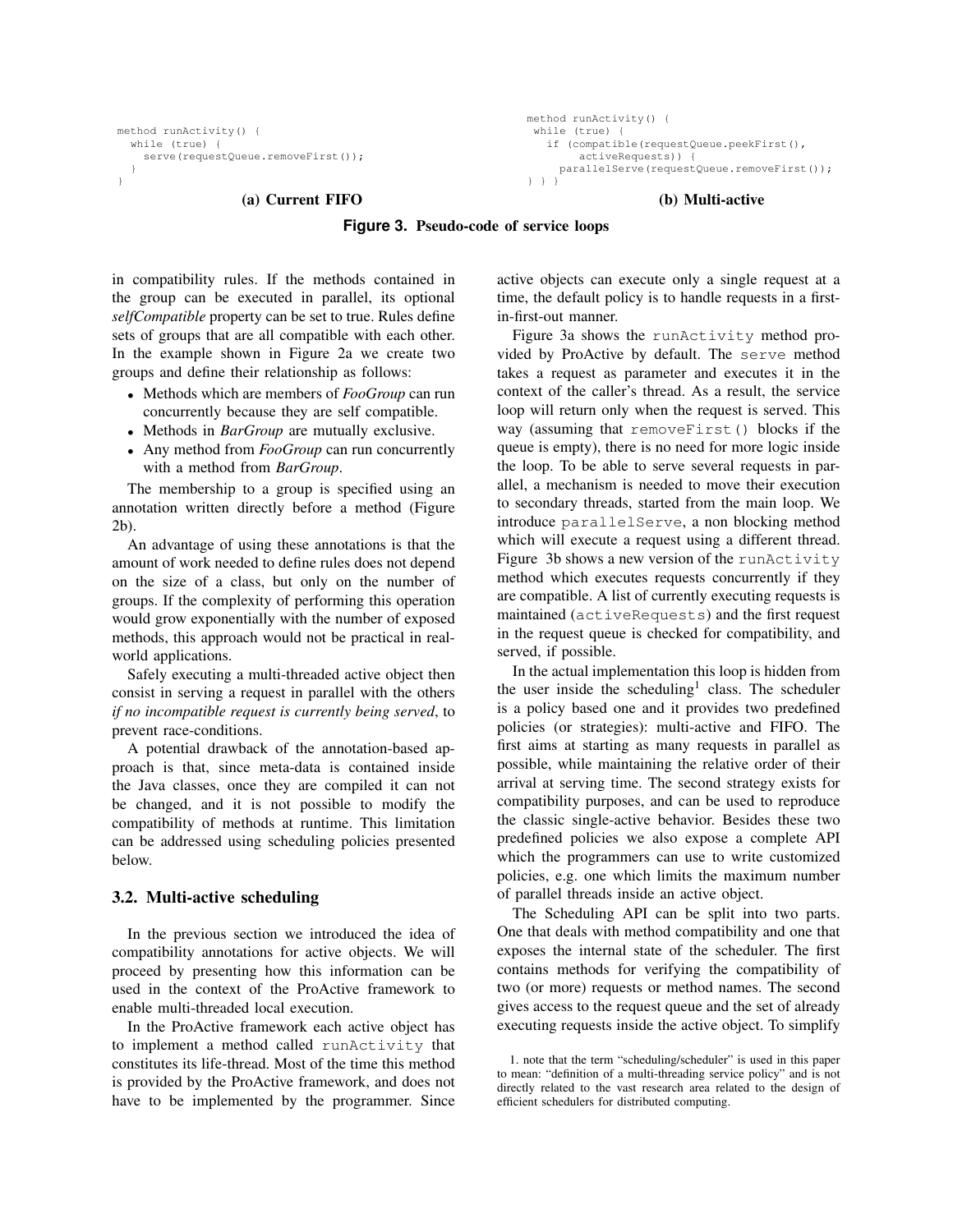```
Given: G = (V, E).
procedure FB(V)
    pick pivot v ∈ V ;
    F := Forward(v);
    B := Backward(v);
    report F ∩ B;
    in parallel do
         FB(F \setminus B);
         F B (B \setminus F);FB(V \setminus (B \cup F));
    end parallel
end FB
```
### **Figure 4.** Reference SCC search algorithm

the policy-writing, a policy is defined as a function, which takes as input the compatibility information and the scheduler state, and produces as an answer the list of requests that can be started right away. The internal state of the scheduler is guaranteed not to change while executing a policy, so the code of the policy does not have to deal with synchronization.

## 3.3. Ensuring backward compatibility

The design of the extension for the framework was done with backward compatibility in mind. This is why, in case there is no compatibility information added to a method, it will be considered incompatible with all the other methods. This maps exactly to the behavior of the current version of the ProActive framework. It also protects from accidental, unwanted parallelism, making the internal parallelization of an already existing application much easier – it can be done incrementally, by adding meta-information to more and more methods.

## 4. Experiment

## 4.1. Parallel and Distributed SCC search algorithm

To verify that our proposed model is practical for realistic algorithms, we chose to implement a strongly connected component<sup>2</sup> (SCC) search algorithm, described in [15]. This algorithm exhibits a high degree of parallelism and relies on recursive calls. It is thus difficult to implement it without heavy modifications in a single-threaded framework. The main purpose of this experiment was to show that, with our proposed extension, implementing such an algorithm can be done without changing its underlying logic.

```
@DefineGroups({
  @Group(name="Forward", selfCompatible=true),<br>@Group(name="Backward", selfCompatible=true) })
@DefineRules({
  @Compatible({ "Backward", "Forward" }) })
public class GraphWorker implements RunActive{
    @MemberOf("Forward")
    public Set<Integer> markForward( ... ) {...}
     @MemberOf("Backward")
    public Set<Integer> markBackward( ... ) {...}
     ...}
```
#### **Figure 5.** Annotated code from the worker

The implemented algorithm searches for strongly connected components in graphs using a divide-andconquer approach (Figure 4). To find such subgraphs, the algorithm will start from arbitrary vertices (pivots) and calculate the biggest strongly connected component containing the pivot vertex. After this, the search will continue on the remaining parts of the graph in parallel. The *marking* step is very important in this algorithm and consists in finding all the vertices reachable from a given vertex in the graph, if it is a forward marking, or all vertices that can reach the given one, if it is a backward marking. The first source of local parallelism we exploited is the fact that forward and backward marking can be performed in parallel without conflicting with each other. In addition, marking steps started at different branches of the algorithm can execute in parallel, yielding even higher levels of local parallelism.

Another source of parallelism is that the graph is distributed among several workers. Each worker "owns" only a part of the original graph and has references to its neighbors. In case a SCC is not completely contained in the owned sub-graph of a worker, the marking procedure will propagate to neighboring workers. This way, a worker can be involved at the same time in several marking operations, started at different nodes, and at different branches of the main algorithm. In our implementation, the workers are multi-active objects. A central coordinator uses their exposed methods for graph loading and starting the marking operation.

Taking the previous observations into account, we have annotated the Java code of the workers as shown in Figure 5. Two groups, Forward and Backward, are created and the methods performing the marking (markForward and markBackward) are added to the corresponding one. This allows a worker to execute concurrently these methods. The groups are selfCompatible because it is possible to execute multiple markings of different origin.

<sup>2.</sup> A sub-graph of a directed graph is called strongly connected if there is a path from each of its vertices to every other vertex. The strongly connected components of a directed graph are its maximal strongly connected sub-graphs.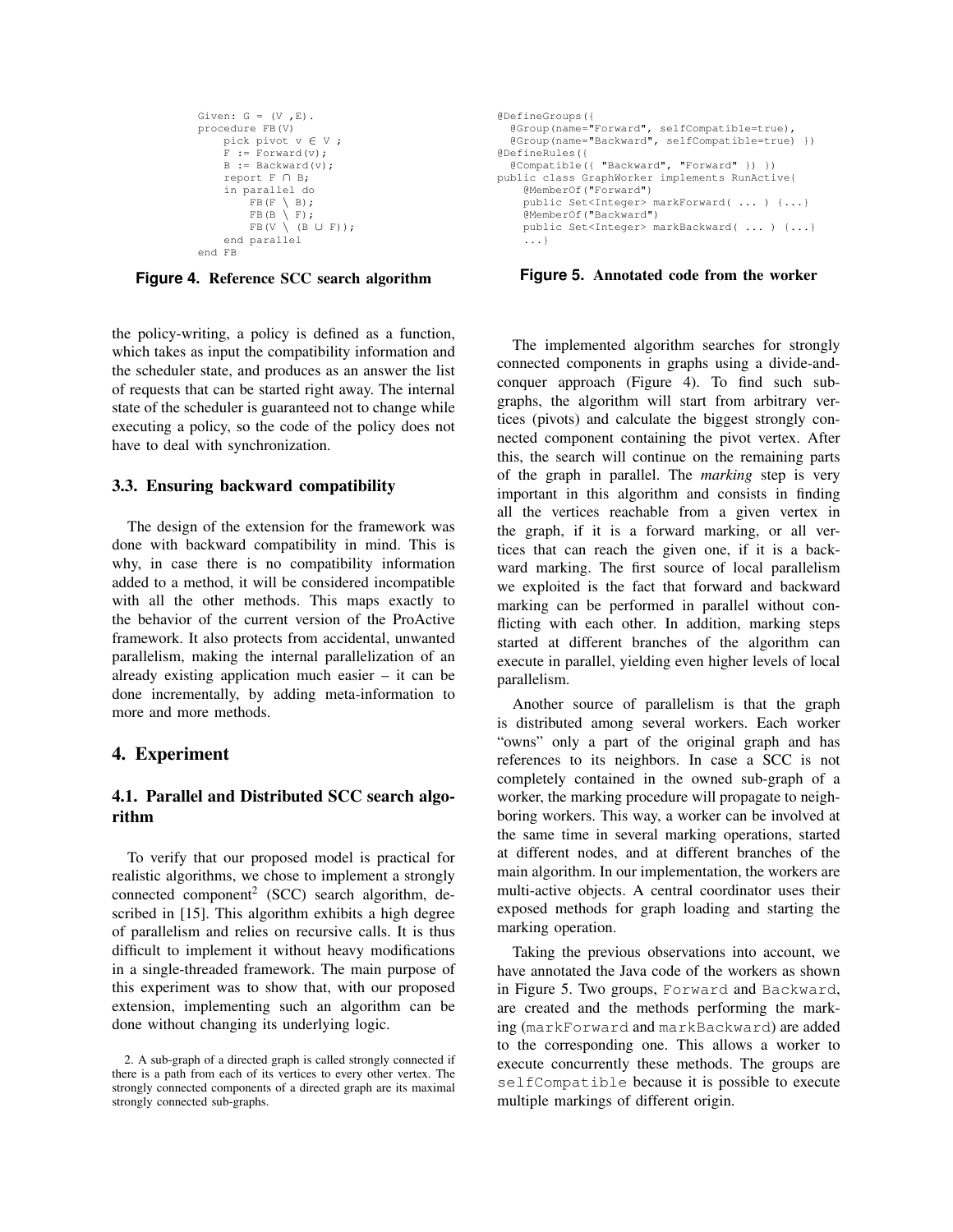

(a) Evolution of the number of parallel serves in a multi-active object

(b) Runtime vs. number of workers in a distributed setting

**Figure 6.** Experimental results

## 4.2. Performance

The experiments were carried out on the Grid5000<sup>3</sup> platform, on nodes equipped with two *Intel Xeon E5520* or *Intel Xeon E5420* quad-core processors, running at 2.27GHz, respectively 2.5GHz. The nodes were connected via Gigabit Ethernet connections.

First, we have measured the number of requests simultaneously executing on a worker (Figure 6a) while processing a graph of size 10000 with 25 strongly connected components. As expected, at several times during execution, local parallelism was quite high (41 simultaneously served requests).

During another set of experiments, to show that the overall performance of the application is satisfactory, we have run our application for different sizes of graphs having 10, approximately equally sized SCCs, for three different number of workers (10, 20 and 50). The results depicted in Figure 6b show that a higher number of workers yields a better overall performance on large enough graphs. As usual, the ratio of computation/communication explains the shape of the graph. For small graphs, the local processing time is much lower than the communication time, leading to low performance when the number of workers is too high. This is expected because the algorithm was not optimized, as our purpose was to limit the modification of the sequential code. Above 500 thousand nodes, 10 workers are not sufficient and the speedup obtained by adding workers is relatively

good.

This experiment has shown that it is possible to harness both distributed and local parallelism with multi-active objects in large-size experiments, without modifying the core of the underlying algorithm. We consider beneficial the fact that algorithms, which until now would have been very complicated to program using a single-threaded active object based framework, such as ProActive, can be implemented quite efficiently using multi-active objects.

## 5. Related Work

We compare our work with the most relevant approaches, which harness concurrency or distribution by providing high-level constructs. We particularly focus on languages that rely on active objects, or code parallelization based on annotations in the source code.

X10 [16] is a programming language under development that adopts a fairly new model, called partitioned global address space (PGAS). In this model, computations are performed in multiple places (possibly on various computational units) simultaneously. Data in one place is accessible remotely, and is not movable once created. Computations inside places are locally synchronous, but inter-place activities are asynchronous. This decouples places and ensures global parallelism. While this model seems fundamentally different from ours, the possibilities provided by the two are comparable. Places can host multiple activities, resulting in a similar service to what multi-active objects offer. One thing that the language does not ensure, is encapsulation, which even though might be costly in terms of performance, is known to ease the development of applications [17]. We try to allow for both worlds at the same time: offering powerful local

<sup>3.</sup> Acknowledgment: Experiments presented in this paper were carried out using the Grid'5000 experimental testbed, being developed under the INRIA ALADDIN development action with support from CNRS, RENATER and several Universities as well as other funding bodies (see https://www.grid5000.fr).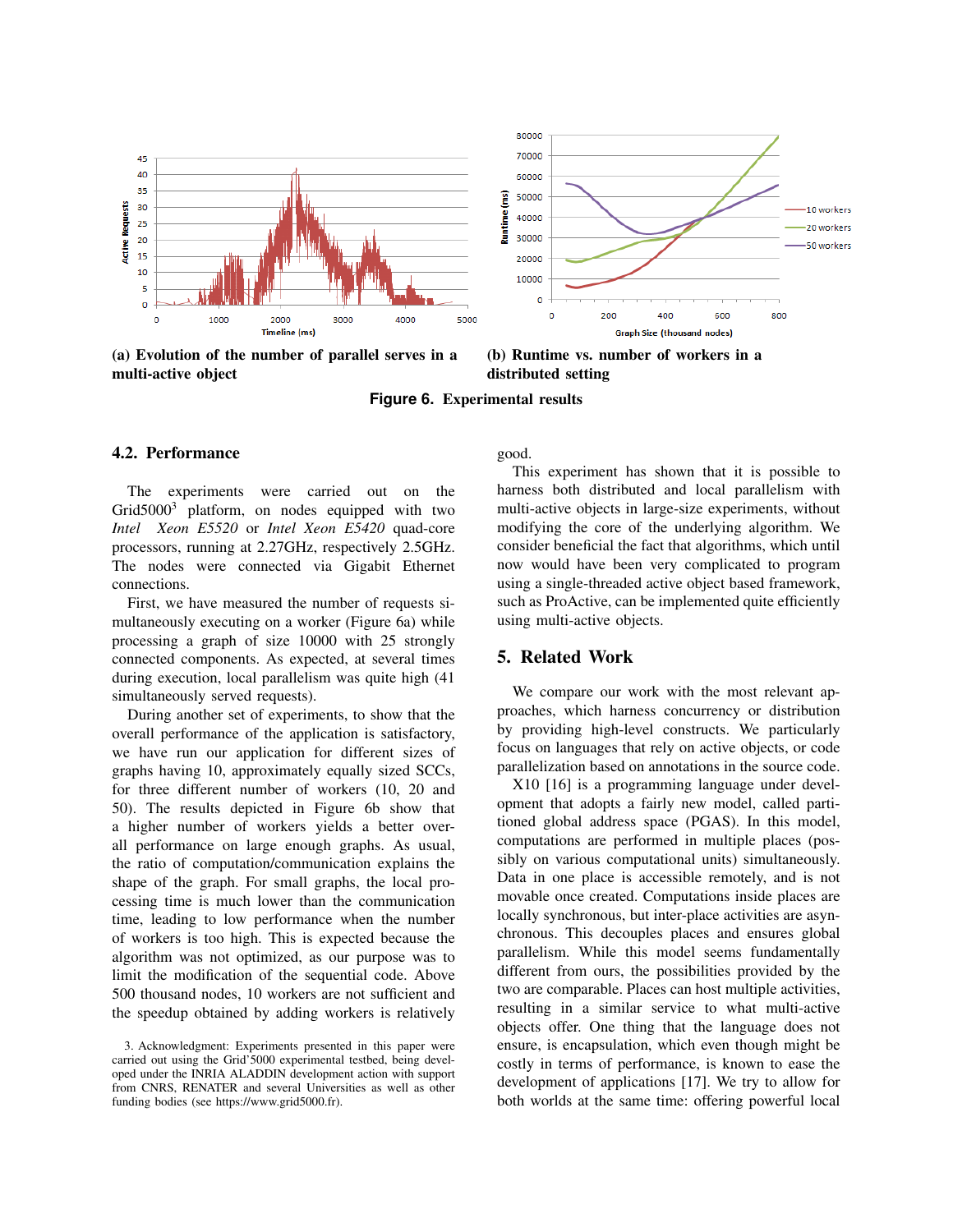concurrency, while ensuring strong encapsulation of each multi-active object.

AmbientTalk [18] implements the ambient-oriented programming paradigm, which brings a novel approach to mobile network based applications. At its core however (similarly to [4], [6], [7]) it relies on active objects. These are called AmbientTalk actors, and are single-threaded. As a consequence, they have all the drawbacks (except the re-entrance problem) of singleactive objects we presented throughout the paper. Considering the similarity between AmbientTalk actors and ProActive active objects, adapting our approach to the AmbientTalk framework seems particularly easy.

The Creol [7] language also advocates the active object paradigm as the model of distributed computation and it features futures with some form of multiactive objects. Distribution principles in Creol are quite similar to ASP and ProActive. However, Creol [7] handles multi-threading much differently from us. First, in Creol, only one thread is active at any time, which prevents race-conditions but does not allow local parallelism inside an active object. In Creol, similarly to our solution, the granularity of the thread creation is the request service (the handling of a remote method invocation), but one thread is created for each request that is to be served. Moreover, the programmer has to handle threads explicitly, placing waiting points in his code to let other threads run. Even though the two programming models have several similarities, and ideas developed in one could be used in the other, our approach features much greater transparency. In our opinion, this simplifies greatly the programming.

JAC [19] is an extension of Java that introduces a higher level of concurrency and separates thread synchronization from application logic in a declarative fashion. JAC relies on a custom precompiler and declarative annotations, in form of Javadoc comments placed before method headers. These annotations show several similarities with our approach, and it could be possible to express our multi-active objects in JAC. However, even for "simulating" the simplest active objects, the added annotations will become very complex. In our opinion multi-active objects offer a simpler annotation system and a higher synchronization logic encapsulation for the programmer. On the other hand, JAC's inheritance model is well defined, and useful for our annotations also.

JPPAL [20] is an annotation language for parallel programming. It is inspired by the semantics of OpenMP and implemented as a library of aspects in AspectJ which ensure instruction-level parallelism. [20] argue that performance is close to the one obtained with Java threads while their approach requires much

less programming effort. Although, the original code has to be refactored (method headers and return types), and in our opinion this is an undesirable property, as in some ways it removes transparency.

JConqurr [21] aims at similar goals as JPPAL, but it is a programming IDE that generates parallel source code, based on directives placed in the code. The main issue with this approach is that debugging is particularly hard, as the sequential and parallel version of code can be quite different.

Pluggable parallelization [22] is a solution for Java that takes after an other well-known library for parallelism: MPI. Code is plugged into the original source with the help of *C++*-like templates. Even though this solution is most suitable for SPMD applications, it is possible to create non-SPMD ones with the help of remote objects and asynchronous method calls. This concept is promising in terms of performance and separation of concerns, but in our opinion, its template system is rather complex and unusual in Java.

While the previous ( [20], [21], [22]) deal with instruction level parallelism, PAL [23] targets method level parallelization, in Java. It relies on code annotations to ensure load-time local and distributed parallelization. To prevent data-races, it does not allow for parallel methods to access class fields. Unfortunately, this restriction can be costly in terms of performance due to data-copying overhead, and in terms of code clearness, due to forced modifications in the application logic.

This section showed several works which improve the classical active object paradigm, or provide metainformation-based parallelism. Unfortunately, none of them quite succeeded in providing a model that is easy to program and has a high-level of abstraction.

## 6. Conclusion

In this paper we have presented a way to extend active objects to offer support for local parallelism and reentrant calls. Based on the use of annotations to indicate the possibility of methods to run in parallel, our approach reduces the need for explicit locking. It brings a high degree of parallelism, is extensible, and compatible with legacy active objects. On the programmer side, the complexity is minimal: only some simple compatibility annotations have to be added inside the code. We have also proposed an API which can be used to implement custom scheduling policies to improve the performance of an application.

A graph search algorithm has been implemented for testing, which proves the ease of use of our proposal. Starting from the standard algorithm, only a few modifications were required to obtain a distributed version